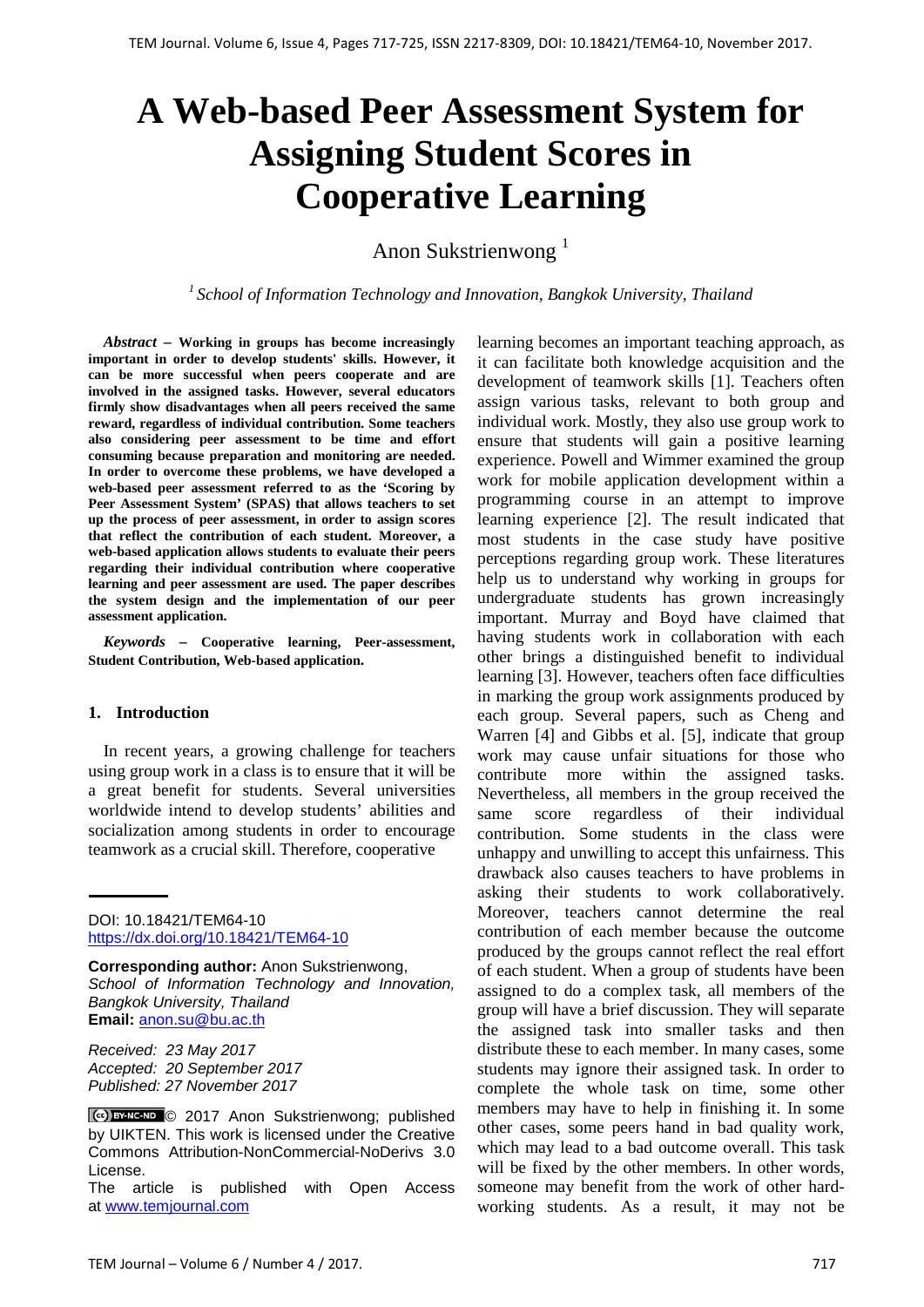beneficial in terms of individual learning, because not all members of the group participate in the group work. The members who put more effort to complete these tasks work efficiently and help finishing the group work [6]. However, all members in the groups receive the same mark. Thus, working in groups is often criticized as inequitable, which is especially true for students who work harder than others. In addition, Cheng and Warren [4] argue that the peer assessment of group members' contributions proved to be a realistic and realizable objective, able to enhance the student skills needed for future careers. Lin and his fellows [7] cited that web-based peer assessment had some advantages over ordinary peer assessment. Therefore, it motivates us to develop a web-based tool that helps to support the teacher to create peer assessments in order to assign scores that reflect the role and the contribution of each student.

The paper is divided into six parts, including this introductory section. Section 2 describes the works involved in group work and peer assessment. The rest is structured as follows. Section 3 demonstrates the process of SPAS including a use case diagram and user interfaces. Section 4 gives an example, and shows how to calculate the final individual student marks. Section 5 illustrates the empirical case study in order to see how efficient is SPAS. The last section includes conclusions and potential future works.

# **2. Peer Assessment and Cooperative Learning**

Presently, cooperative learning has grown more important for many universities. Typically, it is defined as an essential tool for developing participants' abilities and education, notably by Peng [8], Falchikov [9], and Kulkarni et al. [10]. Peng cites that peer learning and assessment of students are helpful for developing students' thinking, lifelong learning and collaborative skills. Falchikov states that the assessment of students is an alternative activity for any professional in higher education, and quite effective in terms of developing students' skill. Kulkarni et al. describes an online assessment approach in Massive Online Classes. Liu et al. used a system named NetPeas at a university, in order to explore student's feedback for the assessor used for the instructor evaluation, which aims to encourage students to improve their assessment skills [11].

Elliott and Higgins cited that it is a challenging topic for teachers to consider ways of assessing both the process and the outcome, and to ensure equality in grading group work [1]. They reported that the majority of students in their case study considered the self and peer assessment as a fair method of evaluating the individual's contribution to group

work. Accordingly, interesting studies have been conducted on marking student grades or scoring regarding student contributions.

Freeman and McKenzie reported that both self and peer assessment for students in the study was a good approach, assuring equity and fairness in marking their group work [6]. They also cited that students in their case study knew the criteria for group work that influenced their grade. However, the students would not have taken these factors seriously.

It has been argued by Strong and Anderson [12] that students should have an opportunity to secretly evaluate their group members' contributions. Strong and Anderson firmly stated that it is hard for a teacher to evaluate each member's contribution and responsibility.

In order to assess the contribution and responsibility of each member, Earl [13] presented a measuring method for finding an individual's contribution to group performance. In this work, teachers will use an interview to evaluate each member's contribution. Then, teachers can convert the effort of each student to the real score. However, in some cases, many students cannot explain in detail what they have done in the group work even though their task is important. Teachers sometimes require a longer time to find this out. Using this process becomes time consuming. For this reason, Cheng and Warren proposed a method that allows teachers to mark the individual score more accurately [4]. They explain how this method helps in eliminating the unfairness that might have occurred in the group work. It is a great way to help students learn more effectively. Thus, teachers will be more satisfied with the performance of students. The method involves evaluation of the other members during the work. Most important is that all group members must be aware of, and involved in, helping the group to complete the assignment task. Cheng and Warren have developed the method based on the concept of Conway et al. [14], where self-assessment is not included in the process. The individual participant is used in the method in order to calculate a score as shown in the equation as follows:

Final individual student mark =  $IWF * Final$  group project mark  $(1)$ 

And,

 $IWF =$  Individual effort rating/Average effort rating for group $(2)$ 

, where IWF stands for individual weighting factor.

The individual effort rating derives from the real contribution of each member in completing the assignment, such as group meetings, presentations, and oral examinations. The average effort rating for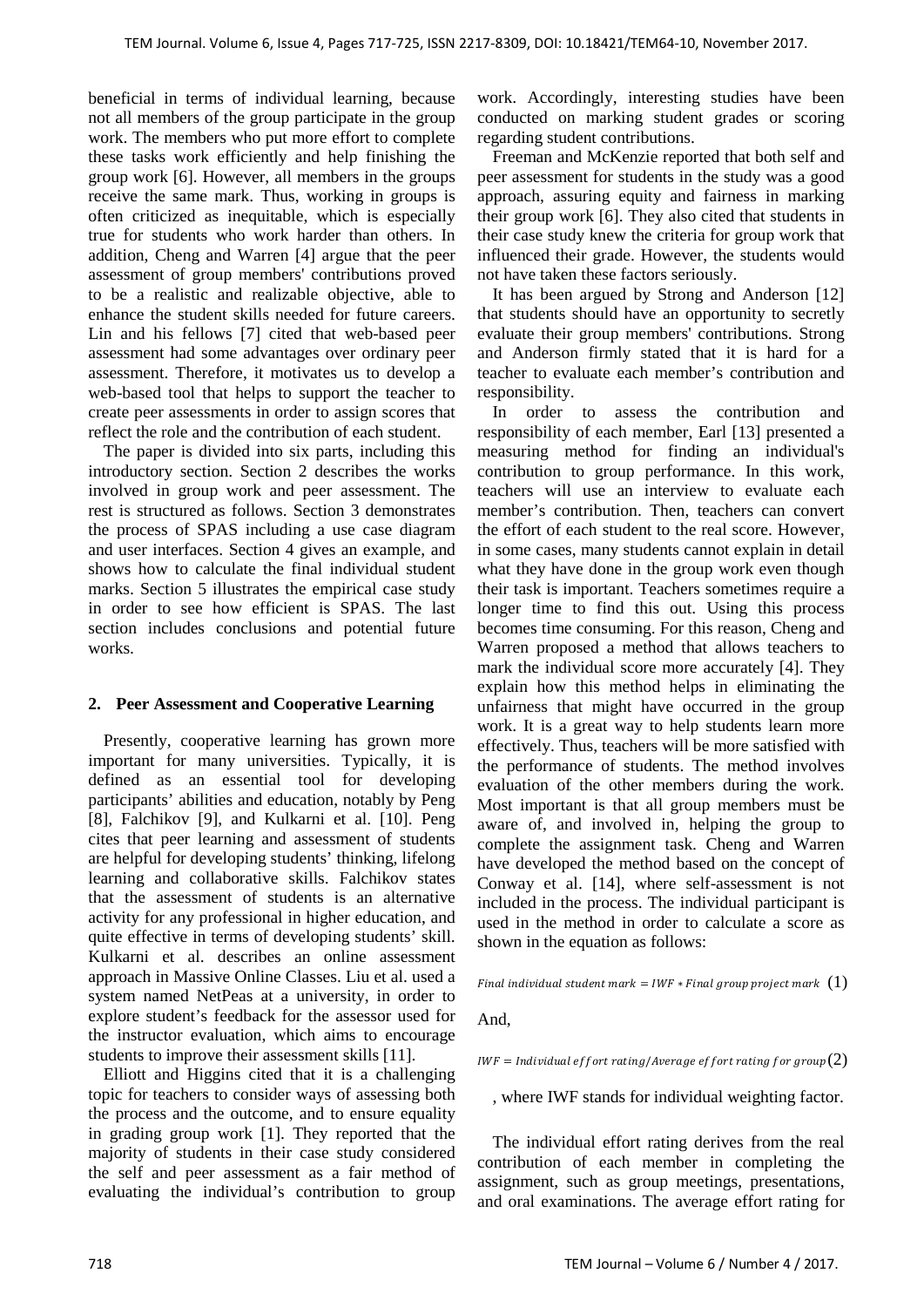the group is the total score from all members divided by the number of the group. From this approach, we can see that each student's score is related to the group's success and the cooperation of the students in the group. The derived score will be higher or lower depending on the Individual Effort Rating. Then, Chang and Chen [15] proposed a diagram of group E-learning in evaluating the performance of the group as presented in Figure 1. In the Conway et al. study [14], students were involved in the assessment and determined the group mark using a five-point scale for three criteria. Therefore, for each question we use a typical five-level Likert scale [16] in the peer assessment of students from 1 (strong disagree) to 5 (strongly agree).



*Figure 1. A diagram of group E-learning for evaluating the performance of the group proposed by Chan and Chen [15].*

In this paper, we use the diagram illustrated above and the questionnaire made by Chang and Chen [15] for calculating the score of each student in a group. The questionnaire is revised and contains ten questions, which are displayed as follows.

- 1. He/ She demonstrates responsibility in the group.
- 2. Participant in the group.
- 3. Contribution to the completion of tasks in the group.
- 4. Expressing options in every discussion.
- 5. Participating in discussions punctually.
- 6. Punctually accomplishing the tasks assigned.
- 7. Maintaining focus on the task during every discussion.
- 8. Enthusiastic about helping other members.
- 9. He/ She has team spirit.
- 10. He/ She can lead others.

#### **3. The System Design of SPAS**

This part describes the design and application of a web-based peer assessment system referred to as the 'Scoring by Peer Assessment System' (SPAS). We aim to develop it as a tool for teachers in the classes where cooperative learning is used. We have developed the application using following software:

- Microsoft visual studio 2010.
- MySOL database.
- AppServ 8.4.0 which contains Apache 2.4.20 for Windows 7.

# *3.1 The SPAS Processes*

In order to understand the use of the system for assigning student scores, the steps of the SPAS are illustrated in Figure 2.

- **Step 1:** Teachers initiate the classes and peer assessment questionnaires. Student lists can be entered into the system in this step as well. Students can be divided into smaller groups in order to work for the assigned task related closely to the course objectives and class content. The group size varies depending on the objective of the activities or teacher decision.
- **Step 2:** Students select the classes to do the peer assessment. When the peer assessment questionnaire of the current assignment has been set, each student can do the assessment. If the evaluation process has been finished, the students can see their final score. This step can be taken over many days until it meets the assignment deadlines.
- **Step 3:** Students do the final submission for their peers. Any modification can be made before the final submission. The peer assessment scores will be automatically sent to be stored in the database. However, if the students miss this step, the evaluation will be automatically sent to the database within the specific deadline.
- **Step 4:** The teachers will do this step to complete the SPAS process. However, they can do this step whenever they want before the deadline. Once the teachers mark the score for each group, the final individual student mark can be completely calculated. The results will be sent to the students as well as the teachers.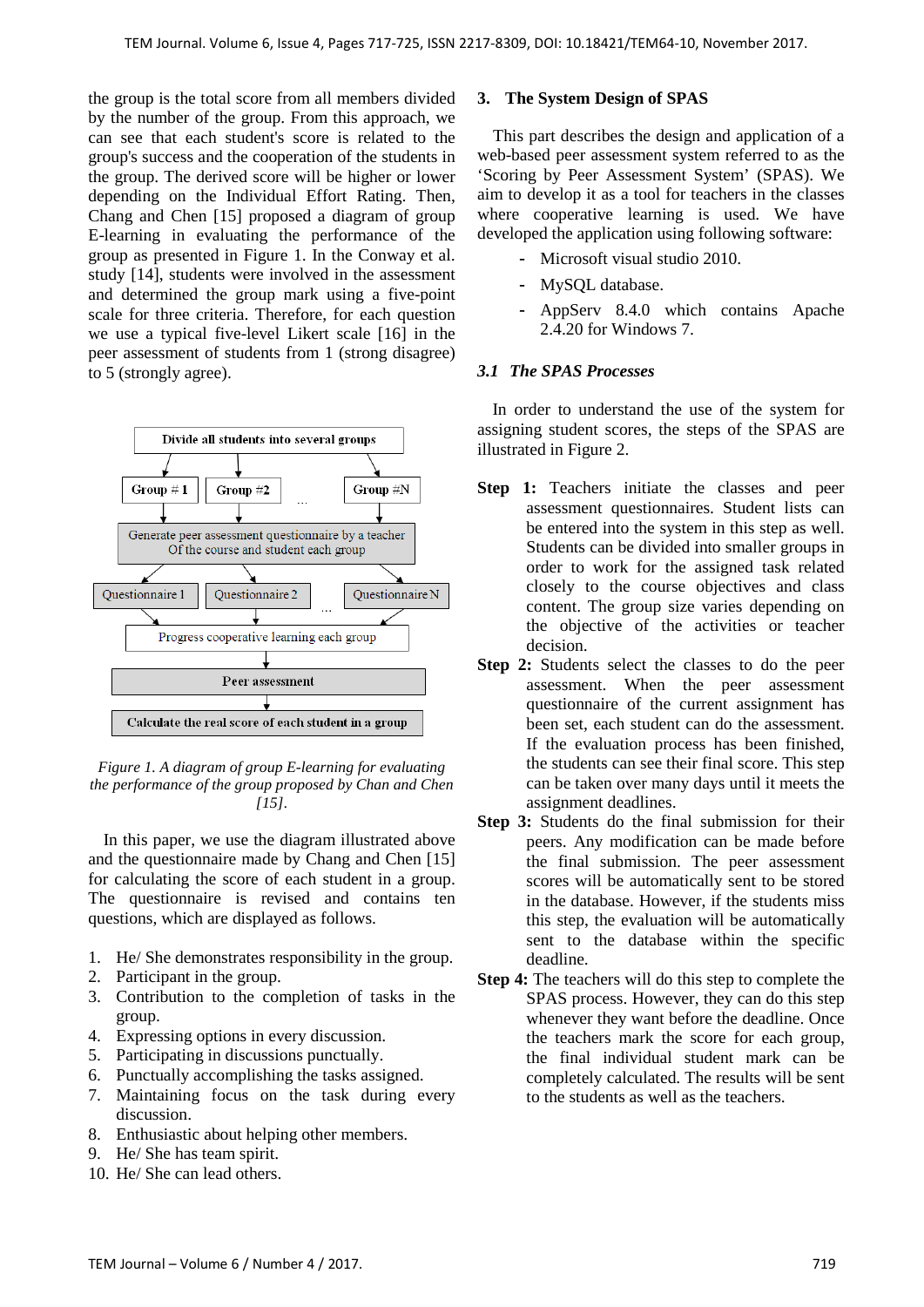

*Figure 2. The SPAS processes.*

# *3.2 Use Case Diagram*

A use case diagram of the SPAS is demonstrated in Figure 3. The three types of users are administrator (Admin), teacher, and student.

*3.2.1 Admin***:** All users were created by the admin. Only registered users can enter the SPAS by logging on to the system. A screenshot of the program is shown in Figure 4. The admin can specify a new user and password. Administrators can create more Administrators.

*3.2.2 Teacher***:** Teachers can set up classes and management online as follows:

 $\Box$  Manage student lists and help to separate students into several groups. After registering the course, the teacher clearly sets the educational goals of peer assessment, and the whole procedures associated with the group project. A screenshot example for registering the course is presented in Figure 5. The assigned projects must be divisible into multiple tasks of the same complexity, which can be assigned easily to each member. The teacher also details the assignments and discusses these with the students. In addition, some guidelines and materials may be prepared for students in order to complete the group assignment.

- $\Box$  Initiate peer assessment questionnaires associated to the course for all students. Teacher sets a questionnaire online, which is adapted from Chang and Chen [15] as presented above. Alternatively, the teachers can select or deselect questions from the list as they prefer. An example of this is illustrated in Figure 6. Then, students work on each assigned task within a limited period of time according to the teacher's instruction.
- $\Box$  Mark the final individual student score accurately based on peer evaluation using (1) and (2). The final score of the project is derived by the teacher who is responsible for the course.

*3.2.3 Students***:** The screenshot examples for the student interface in selecting peers and assessing individual contribution are presented in Figure 7. and Figure 8. respectively. As presented in both figures, there is no self-assessment in our system. Once assessors evaluate the peer associated with the work, the system automatically returns the scores to the teachers to mark the final individual student score. Then, the system returns the final score to each student.



*Figure 3. A use case diagram for SPAS.*



*Figure 4. Log on to the SPAS.*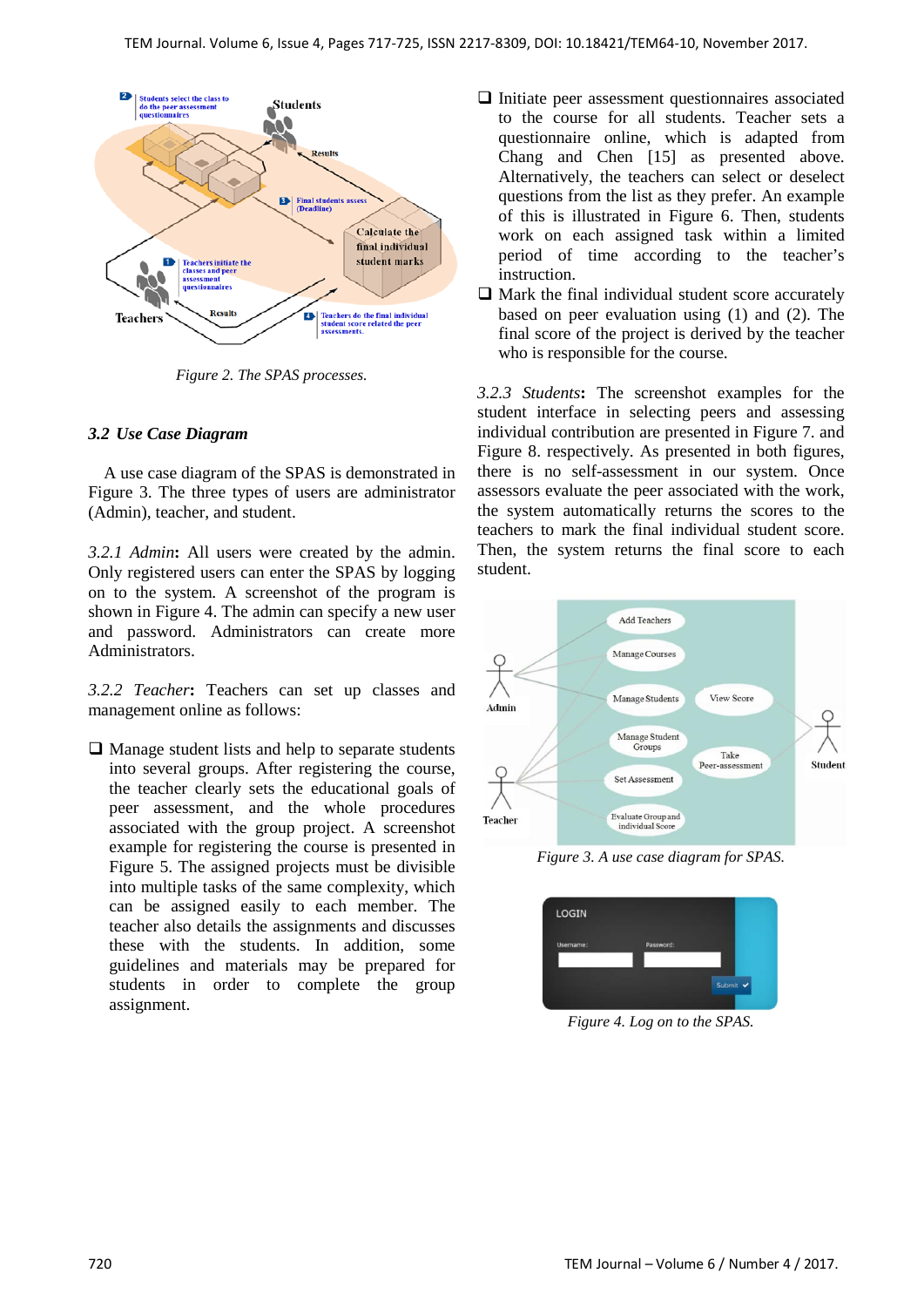TEM Journal. Volume 6, Issue 4, Pages 717-725, ISSN 2217-8309, DOI: 10.18421/TEM64-10, November 2017.

|                                                                                                        |                    |           |                    |         |      | User: teacher |
|--------------------------------------------------------------------------------------------------------|--------------------|-----------|--------------------|---------|------|---------------|
| ADD COURSE                                                                                             | <b>COURSE LIST</b> |           | Teacher: Course    |         |      |               |
| Course ID<br><b>Course Name</b><br>Section<br>2558 *<br>Year<br>Semester<br>$1 +$<br><b>Add Course</b> | No.                | Course ID | <b>Course Name</b> | Section | Year | Semester      |

*Figure 5. A screenshot example for registering new courses.*



*Figure 6. A screenshot example for a teacher to set a questionnaire for a course.*



*Figure 7. A screenshot example for students to choose peers.*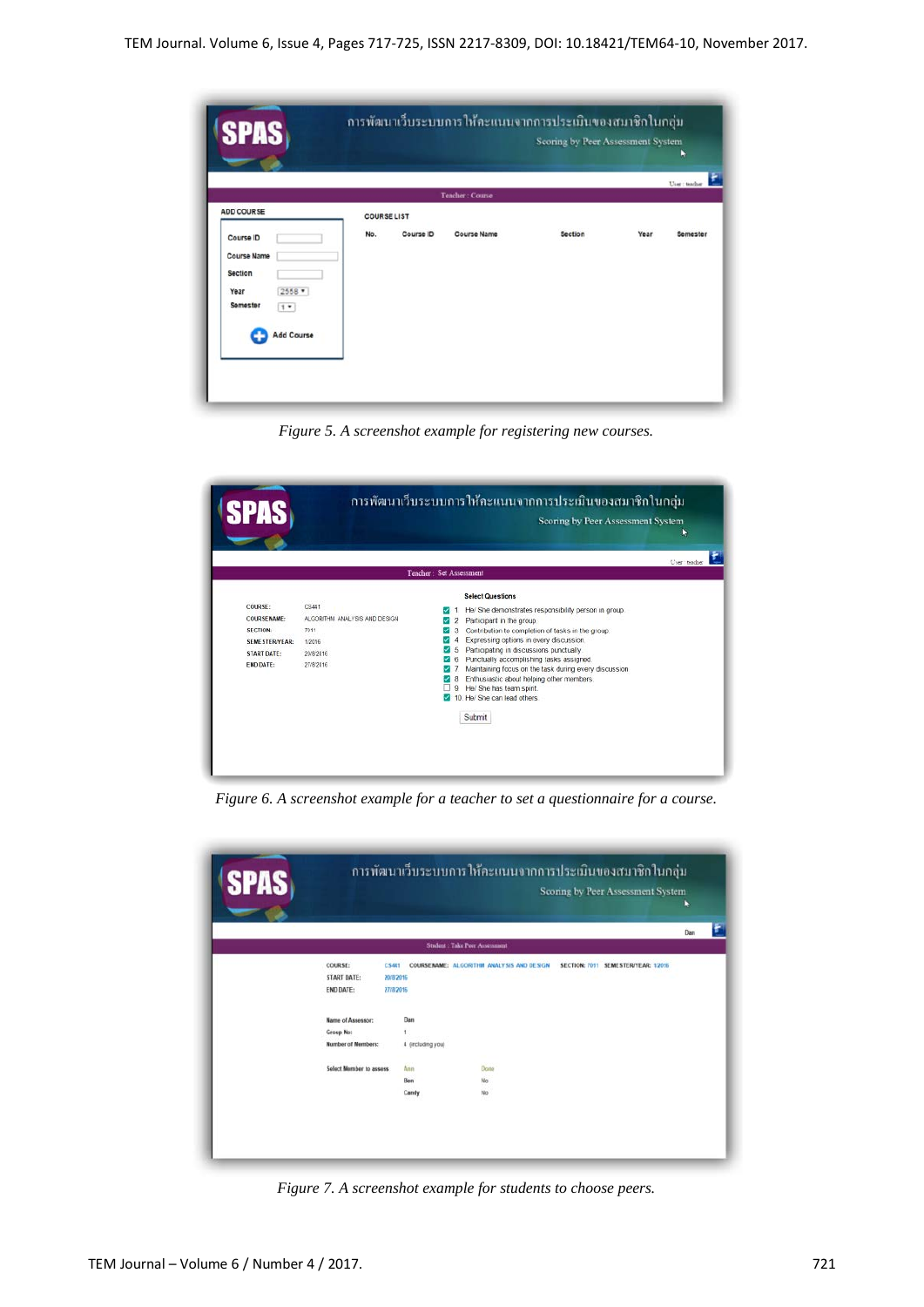

*Figure 8. A screenshot example for students to assess peers.*

# **4. Example Calculation of the Final Individual Student Mark**

The important task that the teacher needs to do before using SPAS is to provide students with objective criteria by which individual contributions may be judged. All students should be aware of how important peer cooperation and peer assessment are before starting the assigned project. Once they understand clearly, peer assessment may motivate students to contribute more to the group. In our paper, the final individual student mark is calculated by two factors: a group mark given by a teacher, and the individual score derived by peers. For example, a group of students contains four members: Ann, Ben, Candy, Dan. They have been assigned to cooperatively work to complete the project. In the final assessment, the teacher awards 70 out of 100 to the group. Suppose the average individual score derived by the peers is presented in Table 1.

*Table 1: Example of average individual score derived by peers.*

| <b>Ouestions</b>                                               | Ann            | <b>Ben</b> | Candy | Dan  |
|----------------------------------------------------------------|----------------|------------|-------|------|
| He/ She demonstrates<br>responsibility person in the<br>group. | 1.5            | 3.67       | 3.33  | 1.66 |
| Participant in the group.                                      | 1.5            | 3          | 1.67  | 1.5  |
| Contribution to completion<br>of tasks in the group.           | 2              | 2.33       | 1.67  | 2.33 |
| Expressing options in every<br>discussion.                     | $\mathfrak{D}$ | 3.33       | 2.33  | 1.33 |
| Participating in discussions<br>punctually.                    | 2.5            | 2.67       | 1.67  | 1.66 |
| Punctually accomplishing<br>tasks assigned.                    | 2.00           | 2.67       | 1.67  | 2.67 |
| Maintaining focus on the<br>task during every discussion       | 2.3            | 2.33       | 2.3   | 2.3  |

| Enthusiastic about helping<br>other members. | 1.0   | 3.33  | 2.33  | 1.3   |
|----------------------------------------------|-------|-------|-------|-------|
| He/ She has team spirit.                     | 1.33  | 3.0   | 1.3   | 1.5   |
| He/ She can lead others.                     | 1.00  | 3.33  | 2.0   | 2.0   |
| Sum                                          | 17.13 | 29.66 | 20.27 | 18.25 |

*Note: There is no self-assessment. And, the average evaluation of each student is derived from the other peers. For example, Ann is assessed by Ben, Candy, and Dan.*

The average effort rating for the group is calculated as below:

$$
\frac{17.13+29.66+20.27+18.25}{4} = 21.33.
$$

Based on (2), the individual weighting factor (IWF) for each member can be calculated as below:

IWF for Ann is 
$$
\frac{17.13}{21.33} = 0.80
$$
,

\nIWF for Ben is  $\frac{29.66}{21.33} = 1.39$ ,

\nIWF for Candy is  $\frac{20.27}{21.33} = 0.95$ , and

\nIWF for Dan is  $\frac{18.25}{21.33} = 0.86$ .

Since the teacher awards 70 out of 100 to the group, the final individual student mark of each student can be demonstrated as follows:

Final individual student mark for Ann =  $0.80 * 70$ <br>=  $40.16$  $= 40.16$ Final individual student mark for Ben =  $1.39 * 70$  $= 69.53$ Final individual student mark for Candy =  $0.95 * 70$  $= 47.52$ Final individual student mark for Dan =  $0.86 \times 70$  $= 42.78.$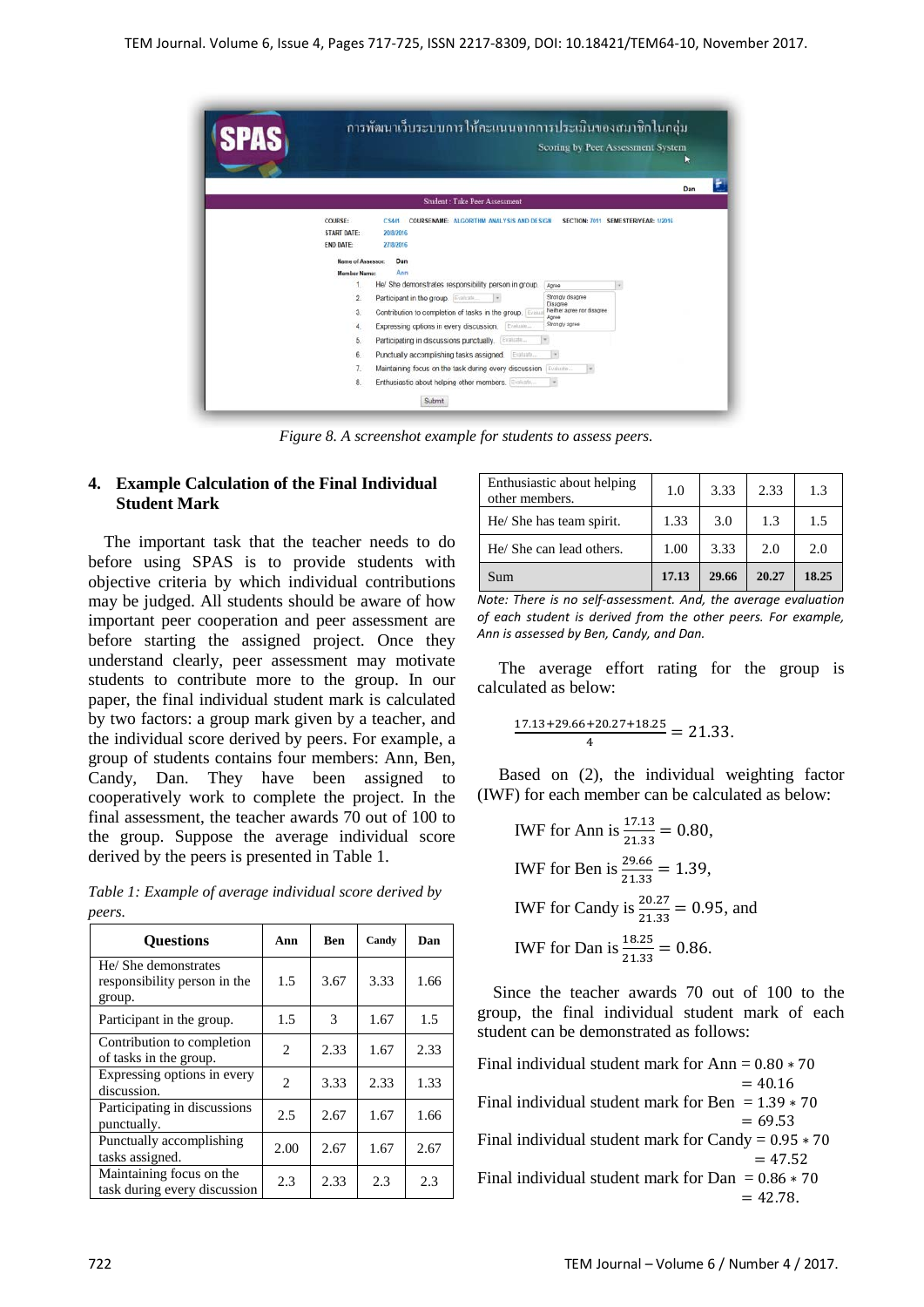Furthermore, the teacher can modify the way of calculating the final individual student mark to the 50/50 split mark process in providing the safe margin which was first introduced by Gatfield [17]. For the group receiving 70 out of 100 for their group mark, each member receives 35 for the fixed portion. The rest, which is 35 points, will be multiplied by the IWF. Based on the fixed portion of 35, the individual marks for each group member is presented as follows:

Final individual student mark for Ann =  $35 + .80$  \*  $35 = 63$ 

Final individual student mark for Ben= $35 + 1.39$   $*$  $35 = 83.65$ 

Final individual student mark for Candy=35 + .95 ∗  $35 = 68.25$ 

Final Individual Student Mark for Dan=35 + .86 ∗  $35 = 65.1$ .

The comparison of teacher marks without the IWF, teacher marks with the IWF, and teacher marks with the IWF and 50/50 safe margin portion is presented in Figure 9. It indicates that calculating the individual marks for each group member based on the fixed portion results in individual student marks higher than the other processes.



*Figure 9. Comparison of teacher mark only, teacher mark with IWF, and teacher mark with IWF including the 50/50 margin portion.*

#### **5. Empirical Case Study**

In this empirical case study, the "traditional methods" are defined as the learning group methods in which the group members have no opportunities to evaluate peer's contribution during the assessment. Many teachers fully ignore the situations in which some members of a group are freeloading. Working in the tradition methods fail mostly because of a lack of clarity about what the objective of group assignment really is. Additionally, it may cause problems when the assignment topic cannot be separated into smaller piece of tasks for each member. In addition, the group members have a lack of experience in order to separate projects and tasks so they can not start getting things done in terms of cooperation. In these situations, some members are given no identical assignments leading student's refusal to work.

In order to capture the students' reaction and feedback related to the developed application, two satisfaction questionnaires were used in an empirical class where a team work and a scoring peer assessment approach are employed. In this paper, the first questionnaire is to ascertain the students' satisfaction after using the SPAS. The second is to find the attitudes and preferences about participation. The survey was completed by the undergraduate students majoring Information Technology and Innovation, Bangkok University, Thailand, who registered the course CS440: Design and Analysis of Algorithms in the second semester 2016. There were 46 participants that filled in the questionnaire. Students were separated into 8 groups. Each group was assigned to do the assignment associated with the aim of the course. Since a few students misunderstand the purpose of scoring by peer assessment, it is helpful to introduce students to the concepts and the benefit of scoring by peer assessment. At the end of the process, each student was required to fill in an online questionnaire. The results are presented as follows.

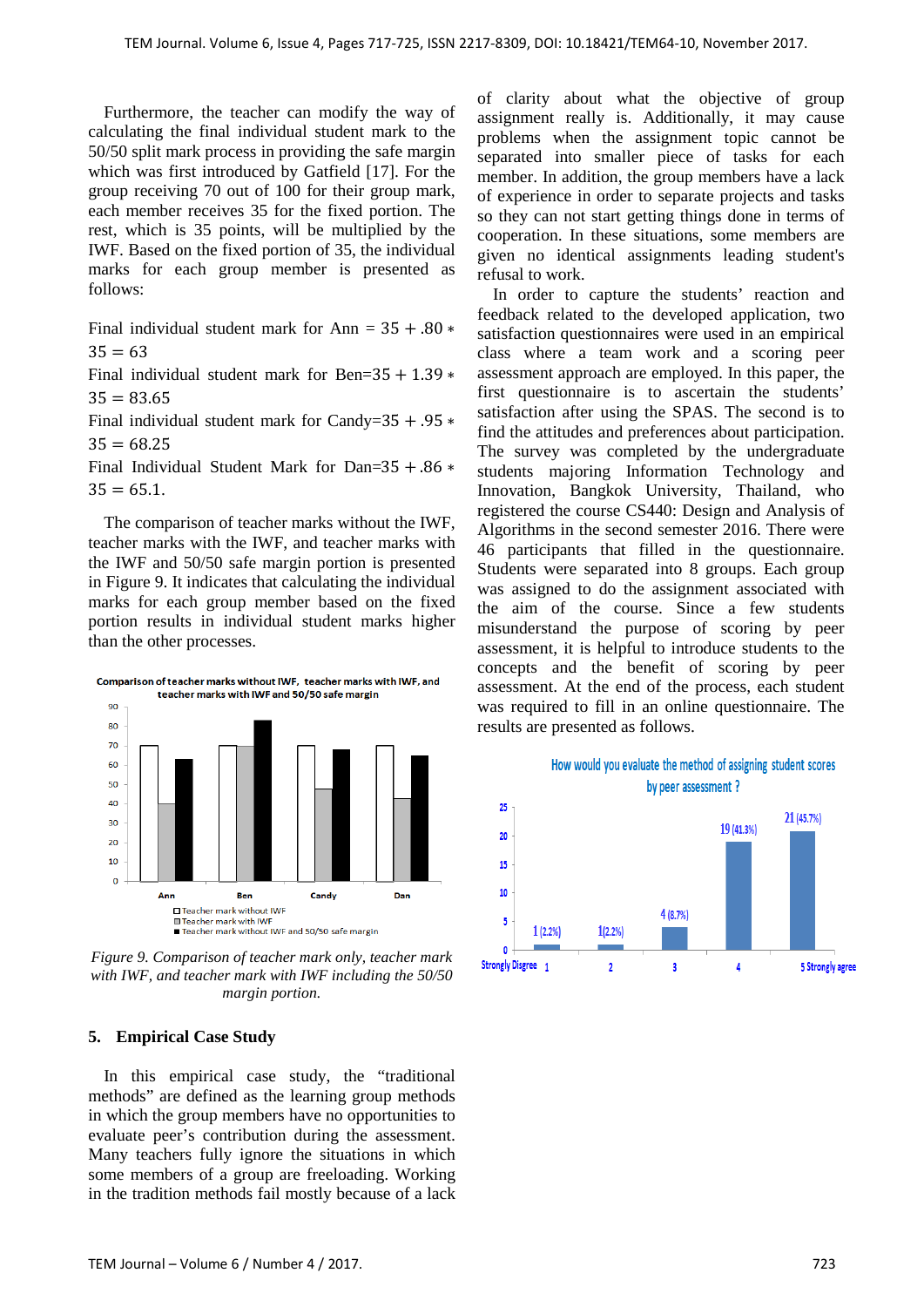



Scoring by peer assessment helps to get the assignment done successfully.



Scoring by peer assessment helps to get the fairer score regarding individual collaboration.



*Figure 10. The results derived from assessing the approach undertaken (46 responses).*

I would like to evaluate peers regarding their individual contribution during the group work. 17 (37.0%) 18  $16$  $14$ 12 (26.1%)  $12$ 10 (21.7%)  $10$  $\overline{\mathbf{8}}$  $5(10.9\%)$  $\overline{6}$  $\overline{4}$  $2(4.3%)$  $\overline{2}$  $\theta$  $\overline{\mathbf{3}}$  $\overline{4}$  $\overline{2}$ **Strongly disgree**  $\mathbf{1}$ 5 Strongly agree

I would rather study in the classes that have the method of scoring by peer



For scoring by peers assessment, I spent more time on the group than the traditional method.



*Figure 11. The results on attitudes and preferences about participation (46 responses).*

## **6. Conclusion and future work**

In this paper, the web-based application named SPAS is presented in order to assign scores that reflect the real contribution of each student. We hope that it helps in creating fairness in cooperative learning and reducing the preparation time needed for peer assessment. Students will have the opportunity to assess each other's contribution and see how other members view themselves in the team. Additionally, we present the design and user interfaces of our web-based application. Regarding the survey results, they illustrated that the use of the peer assessment system for assigning scores in which students make formal assessments of others within a group work can inhibit more cooperation. Moreover,